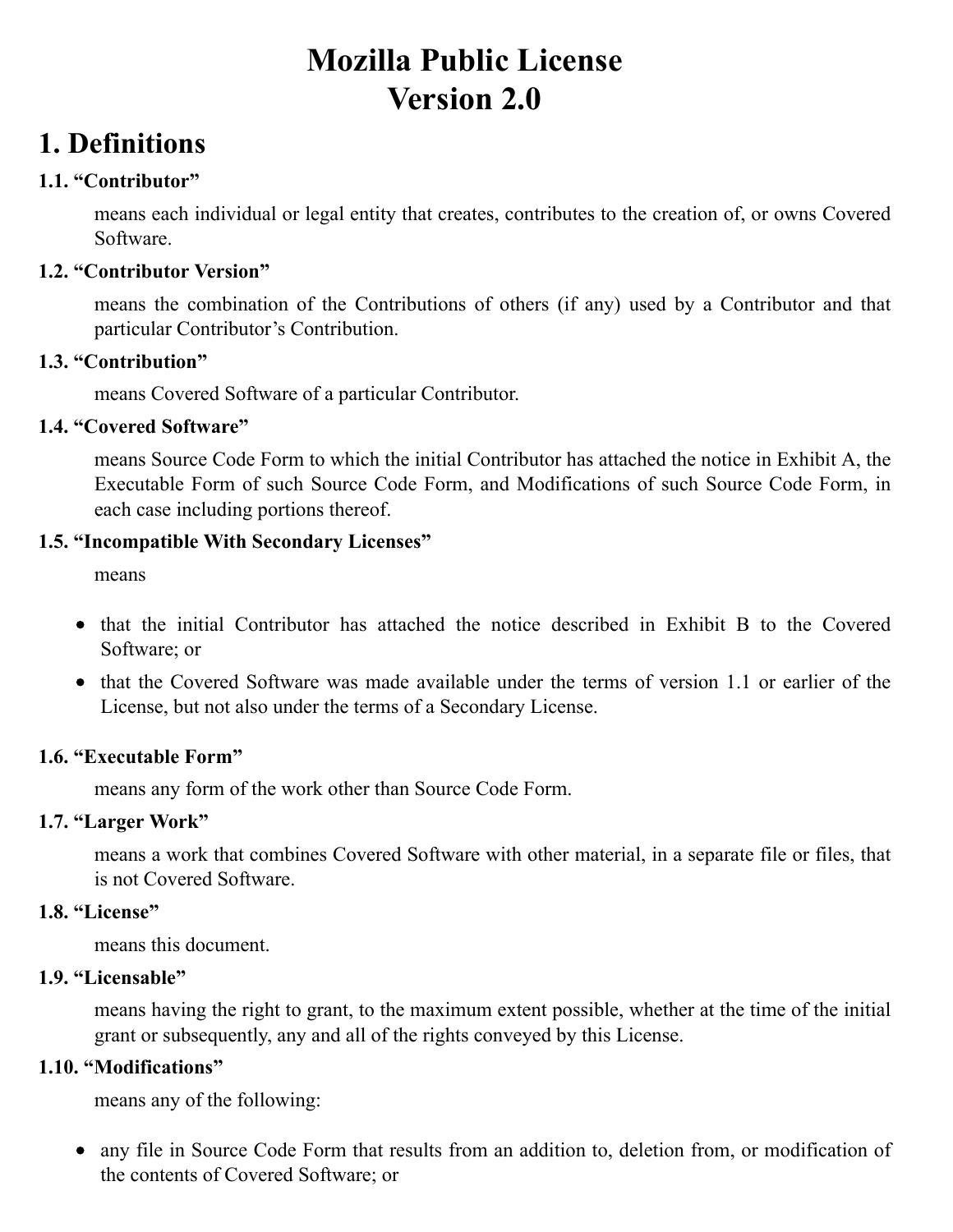any new file in Source Code Form that contains any Covered Software.

### **1.11. "Patent Claims" of a Contributor**

means any patent claim(s), including without limitation, method, process, and apparatus claims, in any patent Licensable by such Contributor that would be infringed, but for the grant of the License, by the making, using, selling, offering for sale, having made, import, or transfer of either its Contributions or its Contributor Version.

#### **1.12. "Secondary License"**

means either the GNU General Public License, Version 2.0, the GNU Lesser General Public License, Version 2.1, the GNU Affero General Public License, Version 3.0, or any later versions of those licenses.

### **1.13. "Source Code Form"**

means the form of the work preferred for making modifications.

### **1.14. "You" (or "Your")**

means an individual or a legal entity exercising rights under this License. For legal entities, "You" includes any entity that controls, is controlled by, or is under common control with You. For purposes of this definition, "control" means (a) the power, direct or indirect, to cause the direction or management of such entity, whether by contract or otherwise, or (b) ownership of more than fifty percent (50%) of the outstanding shares or beneficial ownership of such entity.

## **2. License Grants and Conditions**

### **2.1. Grants**

Each Contributor hereby grants You a world-wide, royalty-free, non-exclusive license:

- under intellectual property rights (other than patent or trademark) Licensable by such Contributor to use, reproduce, make available, modify, display, perform, distribute, and otherwise exploit its Contributions, either on an unmodified basis, with Modifications, or as part of a Larger Work; and
- under Patent Claims of such Contributor to make, use, sell, offer for sale, have made, import, and otherwise transfer either its Contributions or its Contributor Version.

### **2.2. Effective Date**

The licenses granted in Section 2.1 with respect to any Contribution become effective for each Contribution on the date the Contributor first distributes such Contribution.

### **2.3. Limitations on Grant Scope**

The licenses granted in this Section 2 are the only rights granted under this License. No additional rights or licenses will be implied from the distribution or licensing of Covered Software under this License. Notwithstanding Section 2.1(b) above, no patent license is granted by a Contributor:

- for any code that a Contributor has removed from Covered Software; or
- for infringements caused by: (i) Your and any other third party's modifications of Covered Software, or (ii) the combination of its Contributions with other software (except as part of its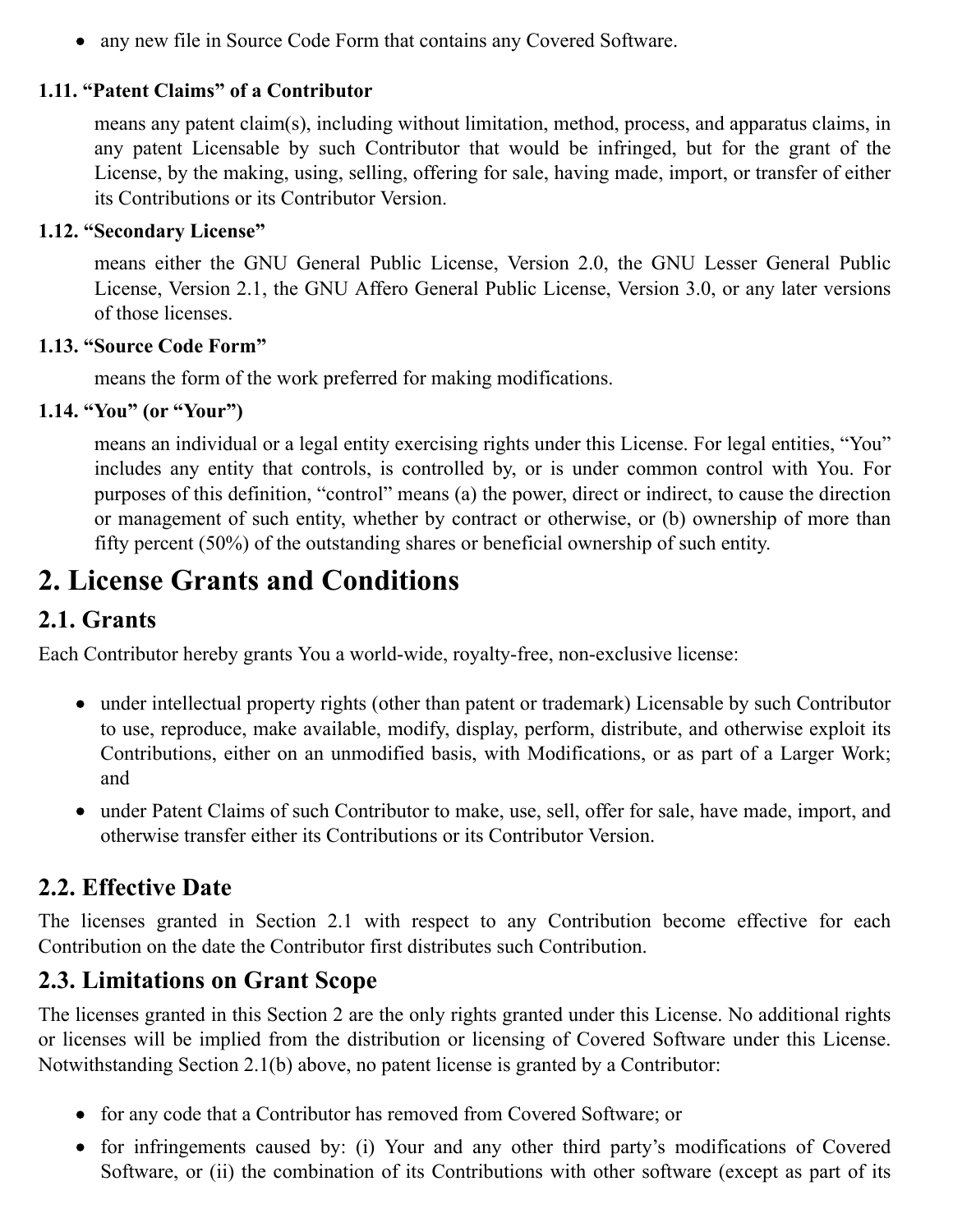Contributor Version); or

under Patent Claims infringed by Covered Software in the absence of its Contributions.

This License does not grant any rights in the trademarks, service marks, or logos of any Contributor (except as may be necessary to comply with the notice requirements in Section 3.4).

### **2.4. Subsequent Licenses**

No Contributor makes additional grants as a result of Your choice to distribute the Covered Software under a subsequent version of this License (see Section 10.2) or under the terms of a Secondary License (if permitted under the terms of Section 3.3).

## **2.5. Representation**

Each Contributor represents that the Contributor believes its Contributions are its original creation(s) or it has sufficient rights to grant the rights to its Contributions conveyed by this License.

## **2.6. Fair Use**

This License is not intended to limit any rights You have under applicable copyright doctrines of fair use, fair dealing, or other equivalents.

## **2.7. Conditions**

Sections 3.1, 3.2, 3.3, and 3.4 are conditions of the licenses granted in Section 2.1.

## **3. Responsibilities**

## **3.1. Distribution of Source Form**

All distribution of Covered Software in Source Code Form, including any Modifications that You create or to which You contribute, must be under the terms of this License. You must inform recipients that the Source Code Form of the Covered Software is governed by the terms of this License, and how they can obtain a copy of this License. You may not attempt to alter or restrict the recipients' rights in the Source Code Form.

## **3.2. Distribution of Executable Form**

If You distribute Covered Software in Executable Form then:

- such Covered Software must also be made available in Source Code Form, as described in Section 3.1, and You must inform recipients of the Executable Form how they can obtain a copy of such Source Code Form by reasonable means in a timely manner, at a charge no more than the cost of distribution to the recipient; and
- You may distribute such Executable Form under the terms of this License, or sublicense it under different terms, provided that the license for the Executable Form does not attempt to limit or alter the recipients' rights in the Source Code Form under this License.

## **3.3. Distribution of a Larger Work**

You may create and distribute a Larger Work under terms of Your choice, provided that You also comply with the requirements of this License for the Covered Software. If the Larger Work is a combination of Covered Software with a work governed by one or more Secondary Licenses, and the Covered Software is not Incompatible With Secondary Licenses, this License permits You to additionally distribute such Covered Software under the terms of such Secondary License(s), so that the recipient of the Larger Work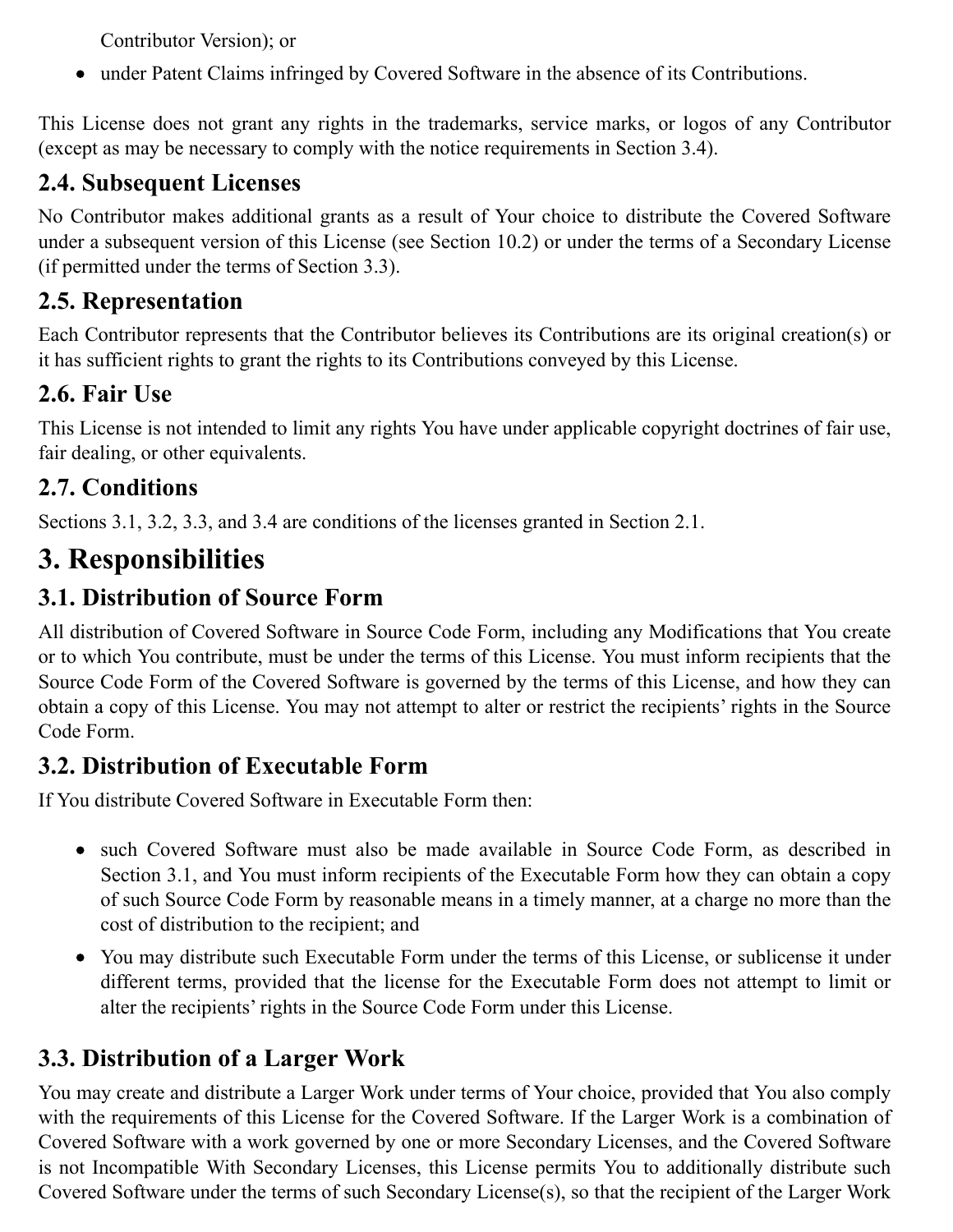may, at their option, further distribute the Covered Software under the terms of either this License or such Secondary License(s).

## **3.4. Notices**

You may not remove or alter the substance of any license notices (including copyright notices, patent notices, disclaimers of warranty, or limitations of liability) contained within the Source Code Form of the Covered Software, except that You may alter any license notices to the extent required to remedy known factual inaccuracies.

## **3.5. Application of Additional Terms**

You may choose to offer, and to charge a fee for, warranty, support, indemnity or liability obligations to one or more recipients of Covered Software. However, You may do so only on Your own behalf, and not on behalf of any Contributor. You must make it absolutely clear that any such warranty, support, indemnity, or liability obligation is offered by You alone, and You hereby agree to indemnify every Contributor for any liability incurred by such Contributor as a result of warranty, support, indemnity or liability terms You offer. You may include additional disclaimers of warranty and limitations of liability specific to any jurisdiction.

# **4. Inability to Comply Due to Statute or Regulation**

If it is impossible for You to comply with any of the terms of this License with respect to some or all of the Covered Software due to statute, judicial order, or regulation then You must: (a) comply with the terms of this License to the maximum extent possible; and (b) describe the limitations and the code they affect. Such description must be placed in a text file included with all distributions of the Covered Software under this License. Except to the extent prohibited by statute or regulation, such description must be sufficiently detailed for a recipient of ordinary skill to be able to understand it.

## **5. Termination**

5.1. The rights granted under this License will terminate automatically if You fail to comply with any of its terms. However, if You become compliant, then the rights granted under this License from a particular Contributor are reinstated (a) provisionally, unless and until such Contributor explicitly and finally terminates Your grants, and (b) on an ongoing basis, if such Contributor fails to notify You of the noncompliance by some reasonable means prior to 60 days after You have come back into compliance. Moreover, Your grants from a particular Contributor are reinstated on an ongoing basis if such Contributor notifies You of the non-compliance by some reasonable means, this is the first time You have received notice of non-compliance with this License from such Contributor, and You become compliant prior to 30 days after Your receipt of the notice.

5.2. If You initiate litigation against any entity by asserting a patent infringement claim (excluding declaratory judgment actions, counter-claims, and cross-claims) alleging that a Contributor Version directly or indirectly infringes any patent, then the rights granted to You by any and all Contributors for the Covered Software under Section 2.1 of this License shall terminate.

5.3. In the event of termination under Sections 5.1 or 5.2 above, all end user license agreements (excluding distributors and resellers) which have been validly granted by You or Your distributors under this License prior to termination shall survive termination.

# **6. Disclaimer of Warranty**

Covered Software is provided under this License on an "as is" basis, without warranty of any kind, either expressed, implied, or statutory, including, without limitation, warranties that the Covered Software is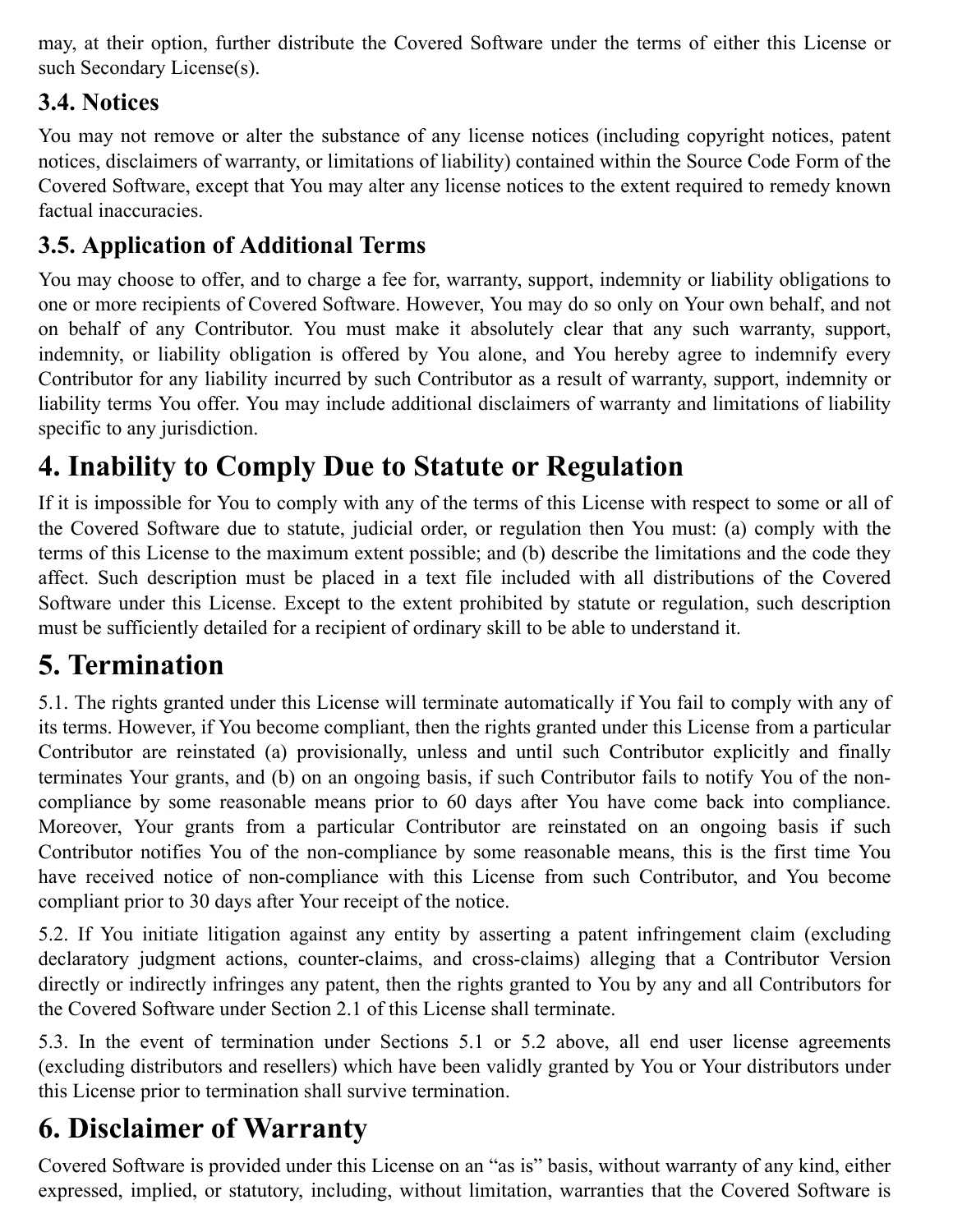free of defects, merchantable, fit for a particular purpose or non-infringing. The entire risk as to the quality and performance of the Covered Software is with You. Should any Covered Software prove defective in any respect, You (not any Contributor) assume the cost of any necessary servicing, repair, or correction. This disclaimer of warranty constitutes an essential part of this License. No use of any Covered Software is authorized under this License except under this disclaimer.

# **7. Limitation of Liability**

Under no circumstances and under no legal theory, whether tort (including negligence), contract, or otherwise, shall any Contributor, or anyone who distributes Covered Software as permitted above, be liable to You for any direct, indirect, special, incidental, or consequential damages of any character including, without limitation, damages for lost profits, loss of goodwill, work stoppage, computer failure or malfunction, or any and all other commercial damages or losses, even if such party shall have been informed of the possibility of such damages. This limitation of liability shall not apply to liability for death or personal injury resulting from such party's negligence to the extent applicable law prohibits such limitation. Some jurisdictions do not allow the exclusion or limitation of incidental or consequential damages, so this exclusion and limitation may not apply to You.

# **8. Litigation**

Any litigation relating to this License may be brought only in the courts of a jurisdiction where the defendant maintains its principal place of business and such litigation shall be governed by laws of that jurisdiction, without reference to its conflict-of-law provisions. Nothing in this Section shall prevent a party's ability to bring cross-claims or counter-claims.

# **9. Miscellaneous**

This License represents the complete agreement concerning the subject matter hereof. If any provision of this License is held to be unenforceable, such provision shall be reformed only to the extent necessary to make it enforceable. Any law or regulation which provides that the language of a contract shall be construed against the drafter shall not be used to construe this License against a Contributor.

## **10. Versions of the License**

## **10.1. New Versions**

Mozilla Foundation is the license steward. Except as provided in Section 10.3, no one other than the license steward has the right to modify or publish new versions of this License. Each version will be given a distinguishing version number.

## **10.2. Effect of New Versions**

You may distribute the Covered Software under the terms of the version of the License under which You originally received the Covered Software, or under the terms of any subsequent version published by the license steward.

## **10.3. Modified Versions**

If you create software not governed by this License, and you want to create a new license for such software, you may create and use a modified version of this License if you rename the license and remove any references to the name of the license steward (except to note that such modified license differs from this License).

## **10.4. Distributing Source Code Form that is Incompatible With Secondary**